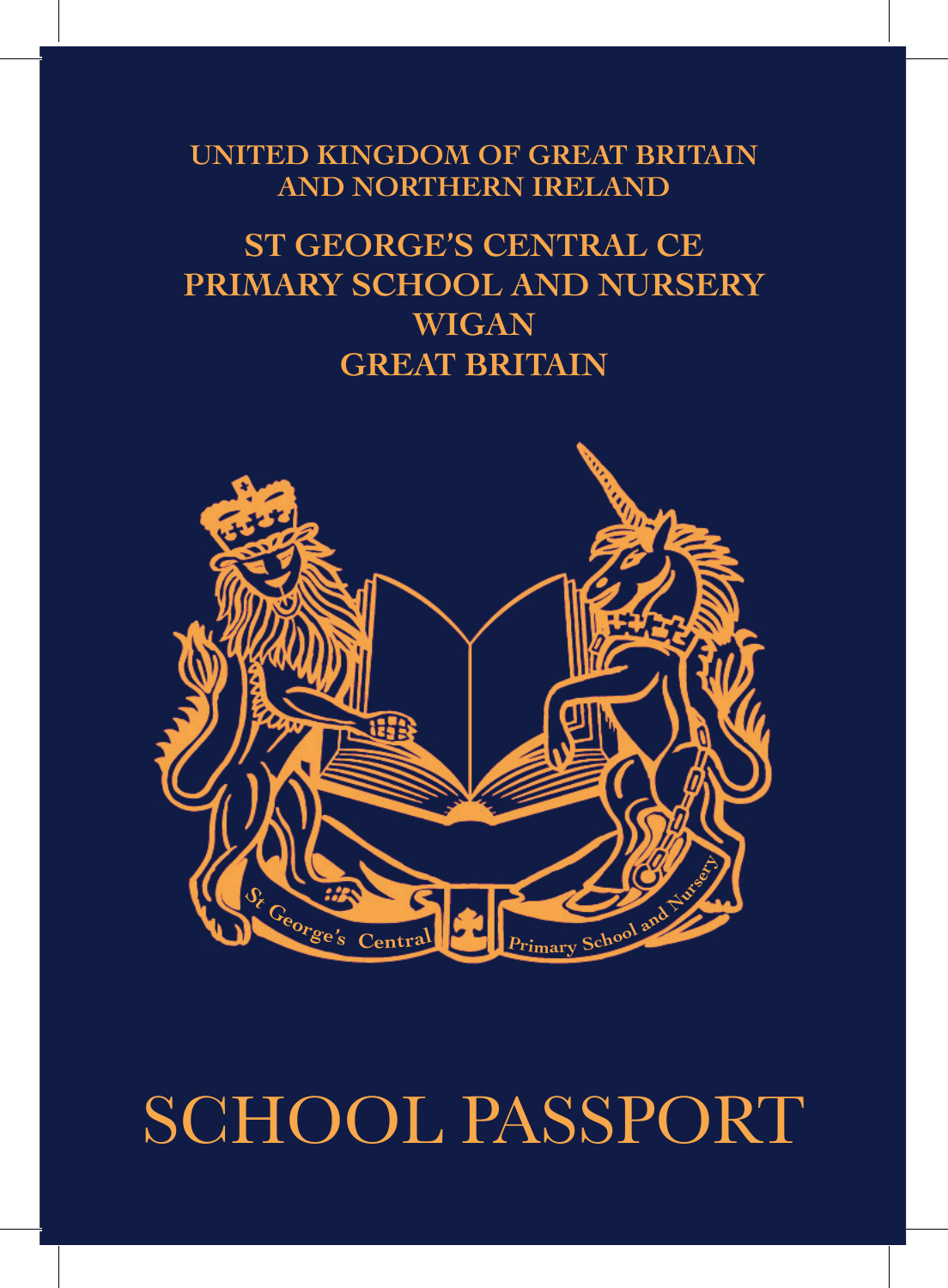

# **St George's Central Passport**

50 things to do during your time at St George's Central CE Primary School and Nursery.

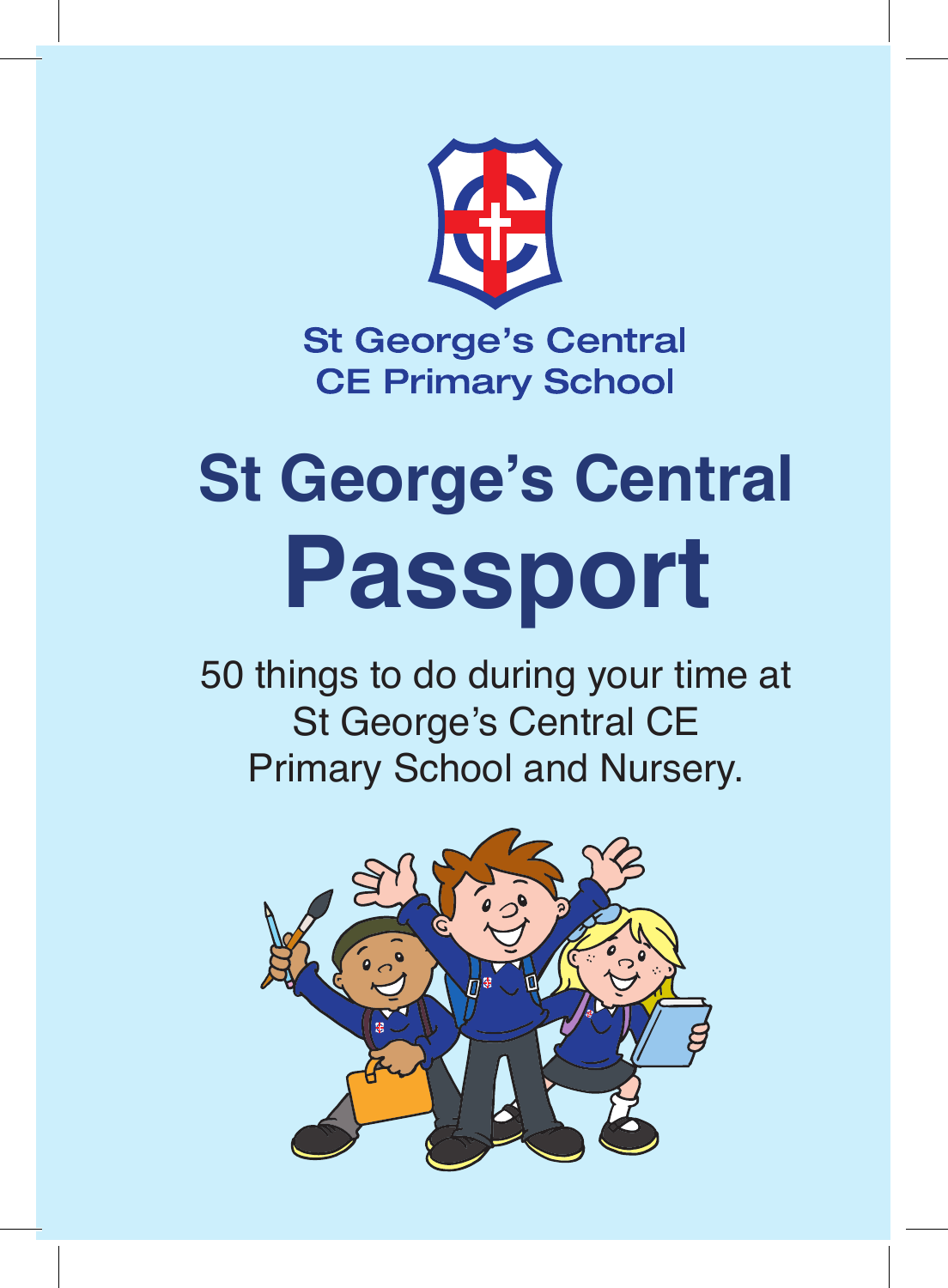| <b>Experience</b>                        | <b>Date Completed</b><br>and Year Group |
|------------------------------------------|-----------------------------------------|
| 1. Visit Manchester City Centre          |                                         |
| 2. Raise money for charity               |                                         |
| 3. Go to the cinema                      |                                         |
| 4. Visit an art gallery                  |                                         |
| 5. Learn to play a musical<br>instrument |                                         |
| 6. Taste food from other<br>continents   |                                         |
| 7. Visit a museum                        |                                         |
| 8. Visit London                          |                                         |
| 9. Watch a show in a theatre             |                                         |
| 10. Feed an animal                       |                                         |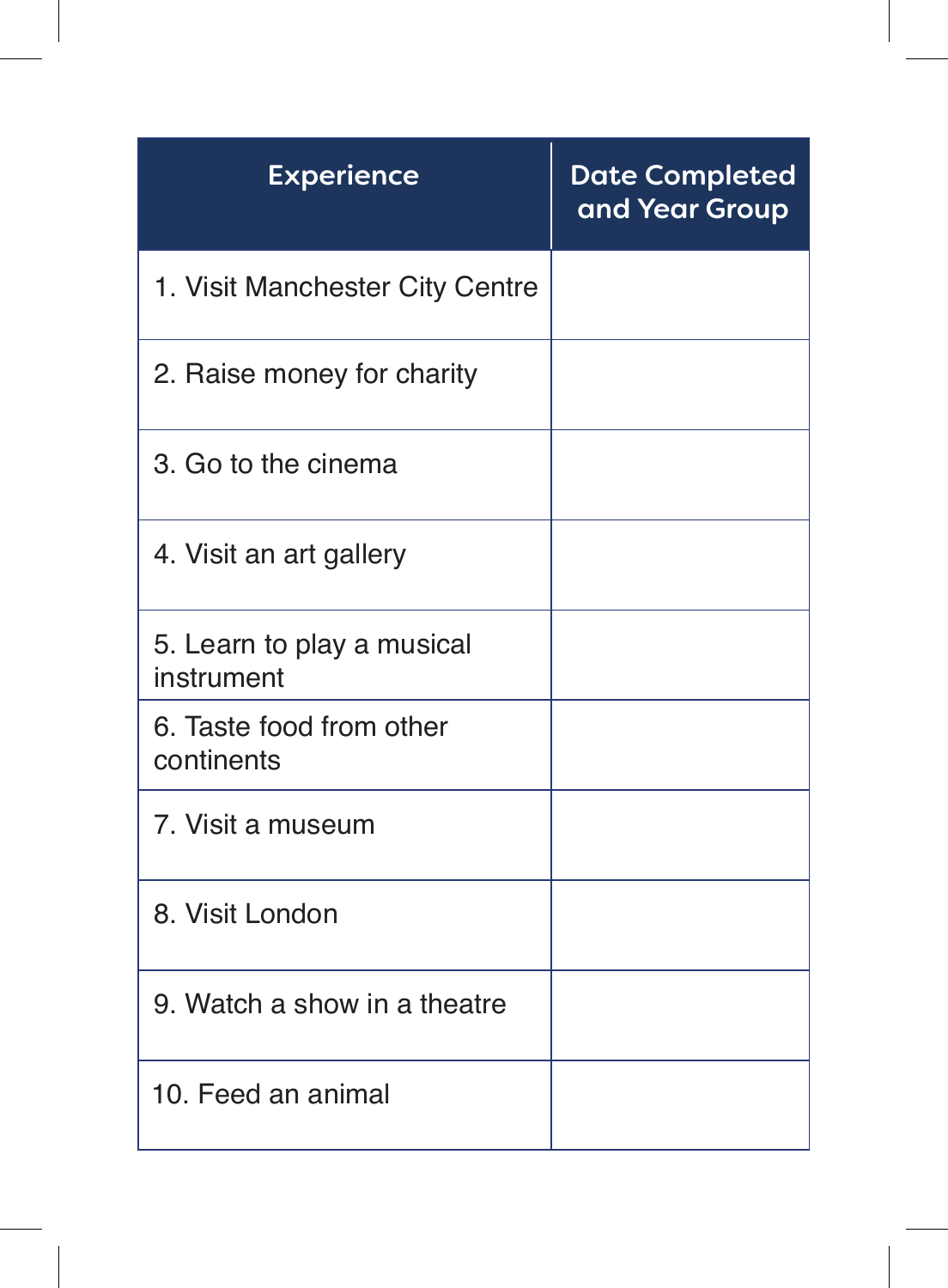| <b>Experience</b>                                                 | <b>Date Completed</b><br>and Year Group |
|-------------------------------------------------------------------|-----------------------------------------|
| 11. Visit a farm                                                  |                                         |
| 12. Perform on a stage                                            |                                         |
| 13. Build a den                                                   |                                         |
| 14. Visit a beach                                                 |                                         |
| 15. Take part in a sport event                                    |                                         |
| 16. Grow something you can<br>eat                                 |                                         |
| 17. Visit Historic Tyldesley                                      |                                         |
| 18. Take part in a church<br>service                              |                                         |
| 19. Learn to cook a meal                                          |                                         |
| 20. Visit a place of worship from<br>another religion to your own |                                         |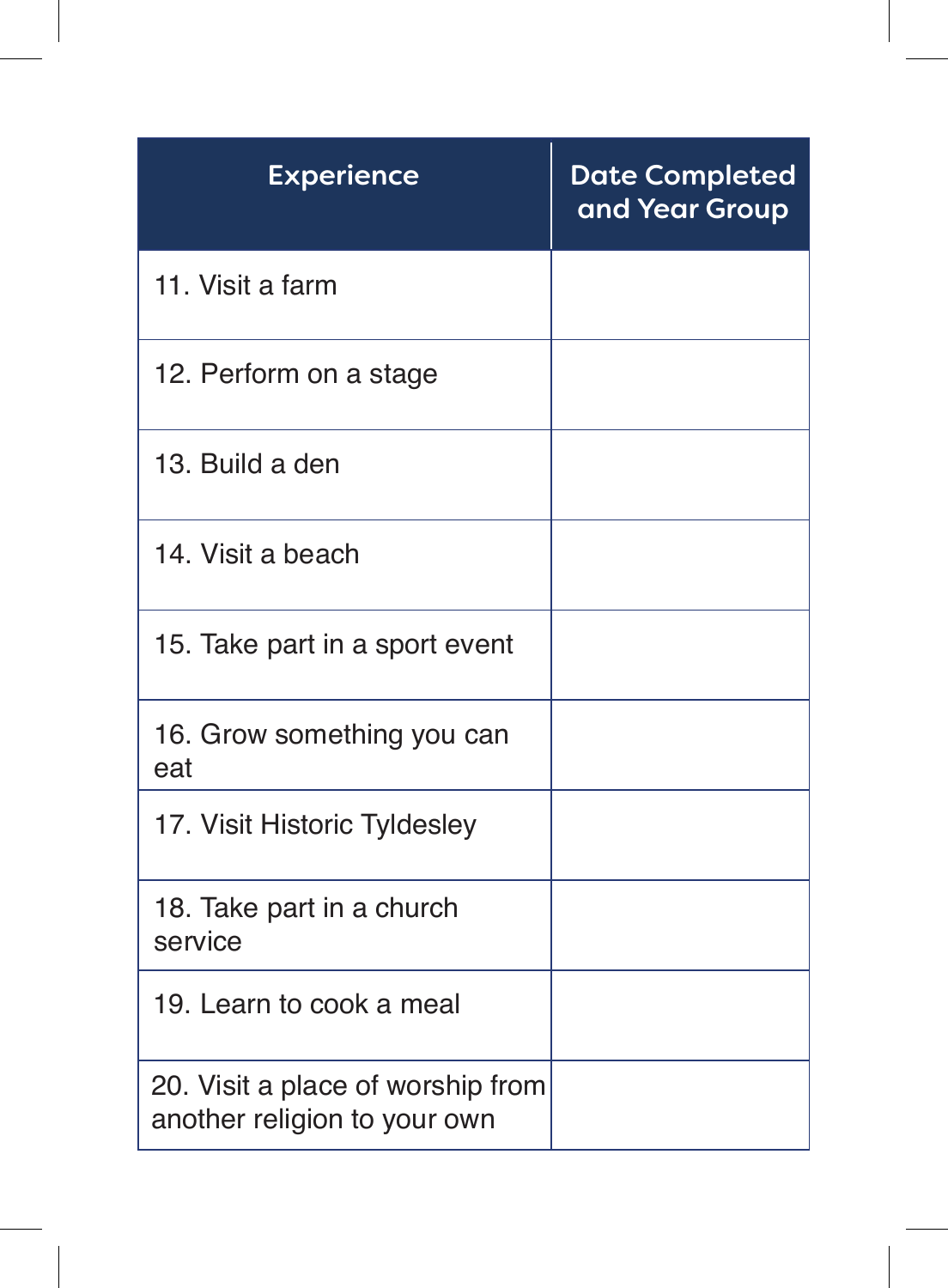| <b>Experience</b>                          | <b>Date Completed</b><br>and Year Group |
|--------------------------------------------|-----------------------------------------|
| 21. Make a daisy chain                     |                                         |
| 22. Go bird watching                       |                                         |
| 23. Stay away from home for<br>a night     |                                         |
| 24. Use a map and compass                  |                                         |
| 25. Travel on the guided<br>busway         |                                         |
| 26. Play in the snow                       |                                         |
| 27. Visit a castle                         |                                         |
| 28. Play a game with a pack of<br>cards    |                                         |
| 29. Learn a poem off by heart              |                                         |
| 30. Teach a younger child<br>something new |                                         |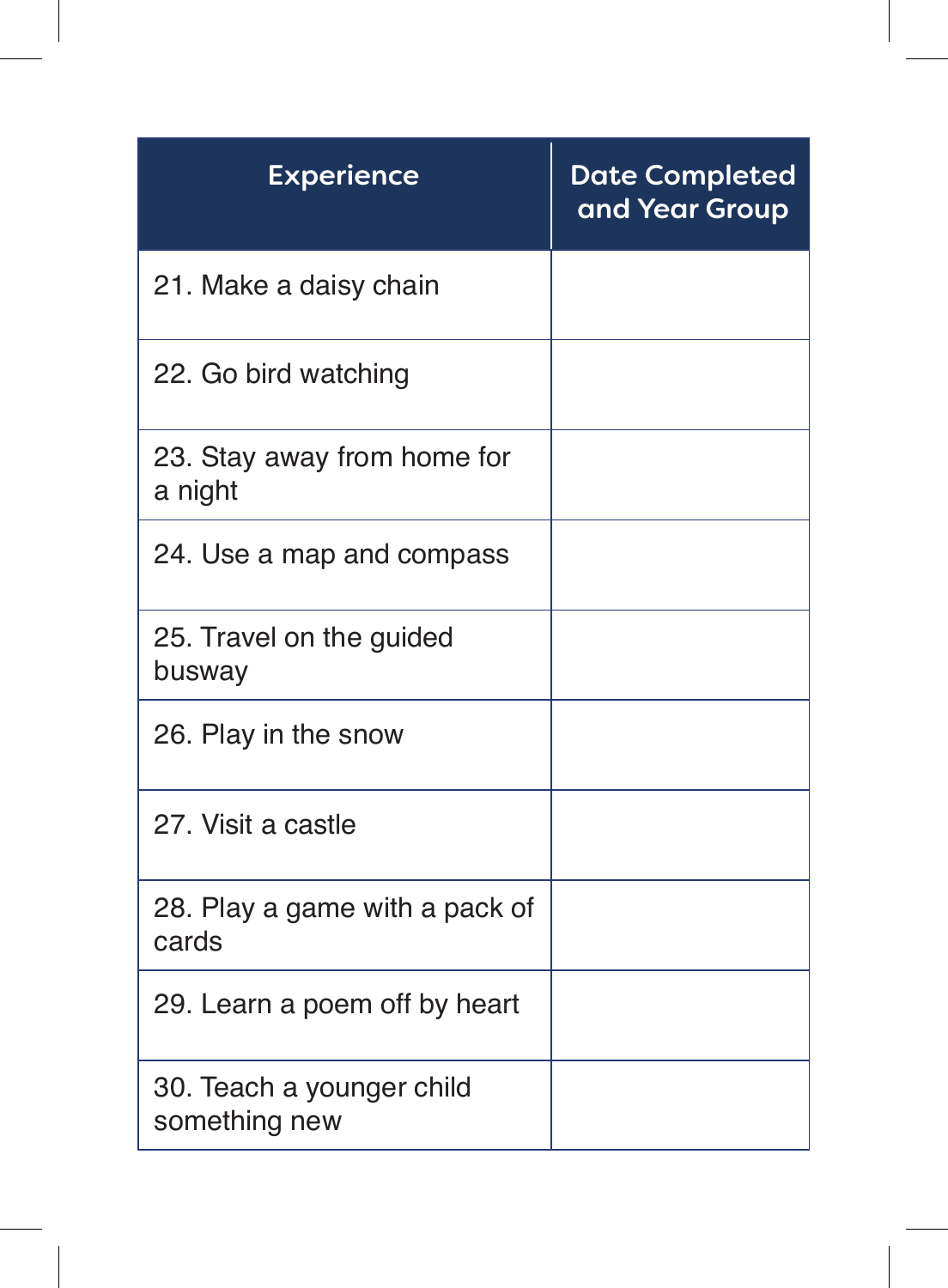| <b>Experience</b>                           | <b>Date Completed</b><br>and Year Group |
|---------------------------------------------|-----------------------------------------|
| 31. Learn to swim                           |                                         |
| 32. Learn a new recipe                      |                                         |
| 33. Get a postcard home from<br>school      |                                         |
| 34. Jump in a puddle                        |                                         |
| 35. Start a collection                      |                                         |
| 36. Learn the school prayer off<br>by heart |                                         |
| 37. Have a picnic                           |                                         |
| 38. Learn a circus skill                    |                                         |
| 39. Take part in an egg and<br>spoon race   |                                         |
| 40. Play a new sport                        |                                         |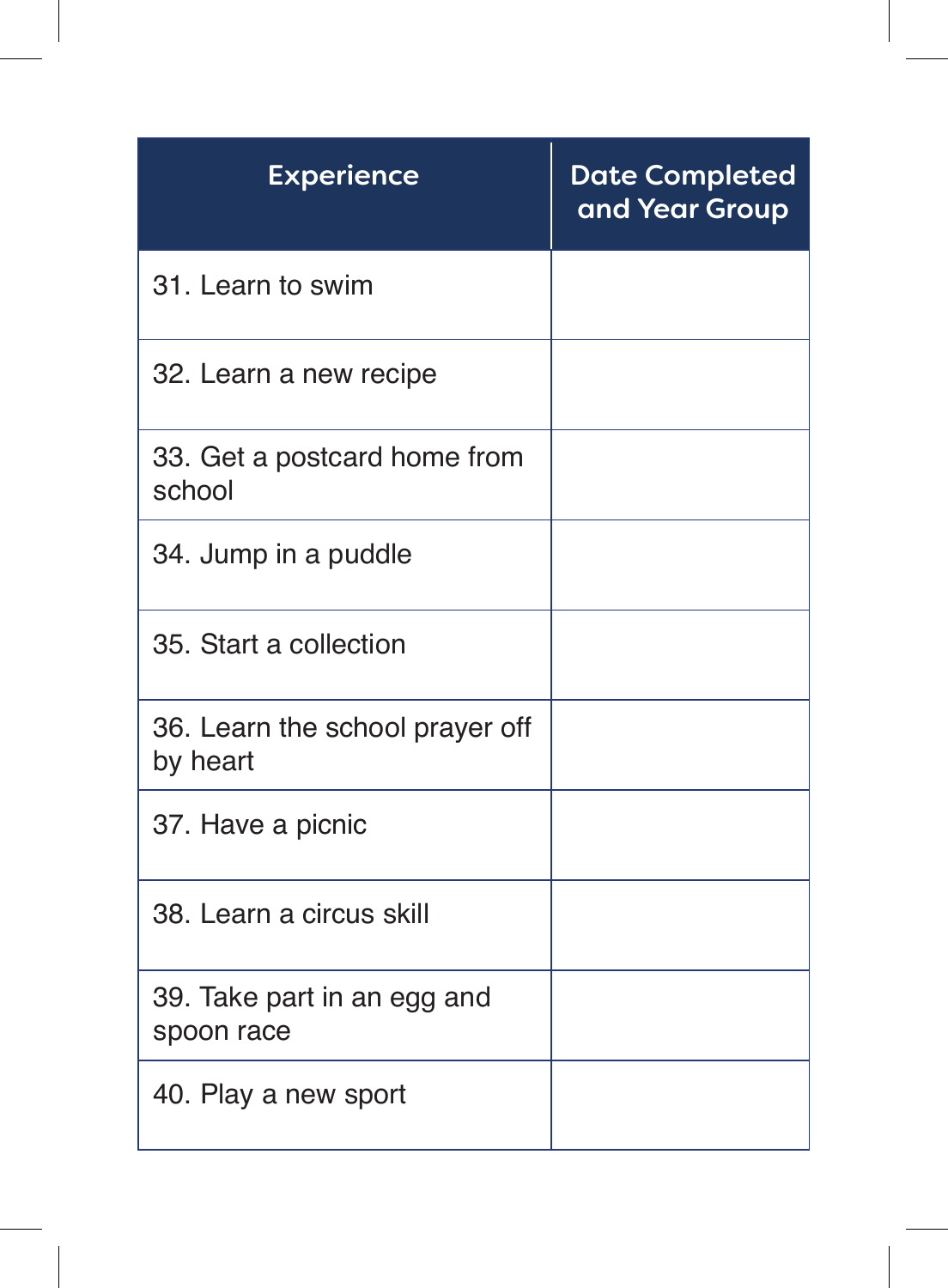| <b>Experience</b>                                  | <b>Date Completed</b><br>and Year Group |
|----------------------------------------------------|-----------------------------------------|
| 41. Go to the park                                 |                                         |
| 43. Write a letter to a friend or<br>family member |                                         |
| 43. Meet an author                                 |                                         |
| 44. Meet a poet                                    |                                         |
| 45. Learn to sew                                   |                                         |
| 46. Use tools to build<br>something                |                                         |
| 47. Learn basic first aid skills                   |                                         |
| 48. Visit a care home                              |                                         |
| 49. Learn a new song                               |                                         |
| 50. Learn a dance                                  |                                         |